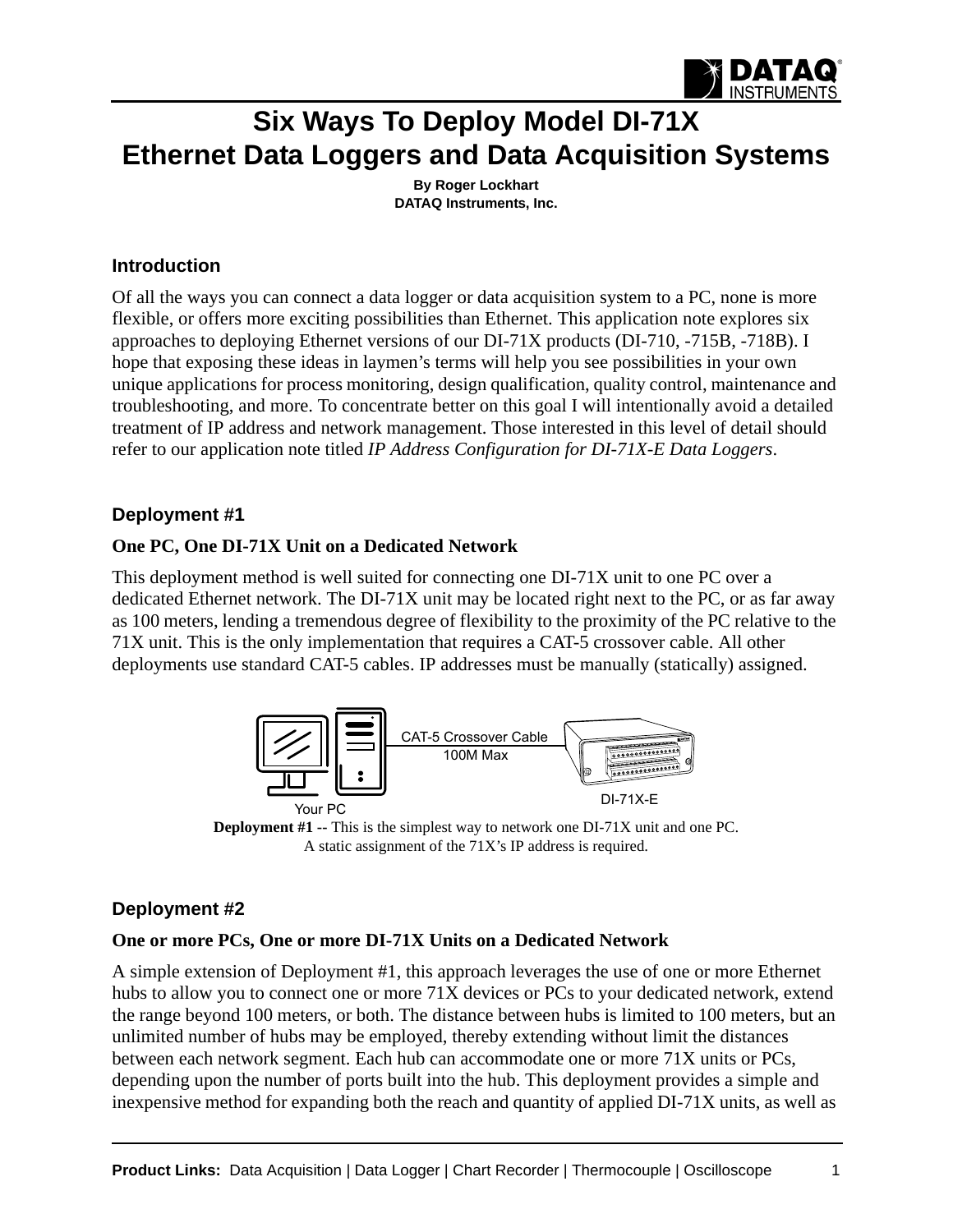

the number of PCs that have access to their acquired information. Like Deployment #1, IP addresses must be manually (statically) assigned to each device connected to the network.



**Deployment #2 --** This approach is an expanded version of Deployment #1. By applying multiple hubs, an endless number of computers and DI-71X units may be managed, over an unlimited distance.

## **Deployment #3**

#### **One or more PCs, One or more DI-71X Units on a Local Area Network (LAN)**

This a classic network implementation, which is managed typically by a DHCP (Dynamic Host Configuration Protocol) server or router, located on the network. Unlike Deployments #1 and #2, a LAN with DHCP capability does not require that you manually assign IP addresses to each network element. Instead, DHCP automates the process by detecting when a new device is connected, and then assigns the new device a unique IP address. The DHCP process is fast, automatic, completely transparent, and fully supported by DI-71X firmware. Deploying one or multiple 71X units is as easy as plugging them into the LAN at any convenient access point. The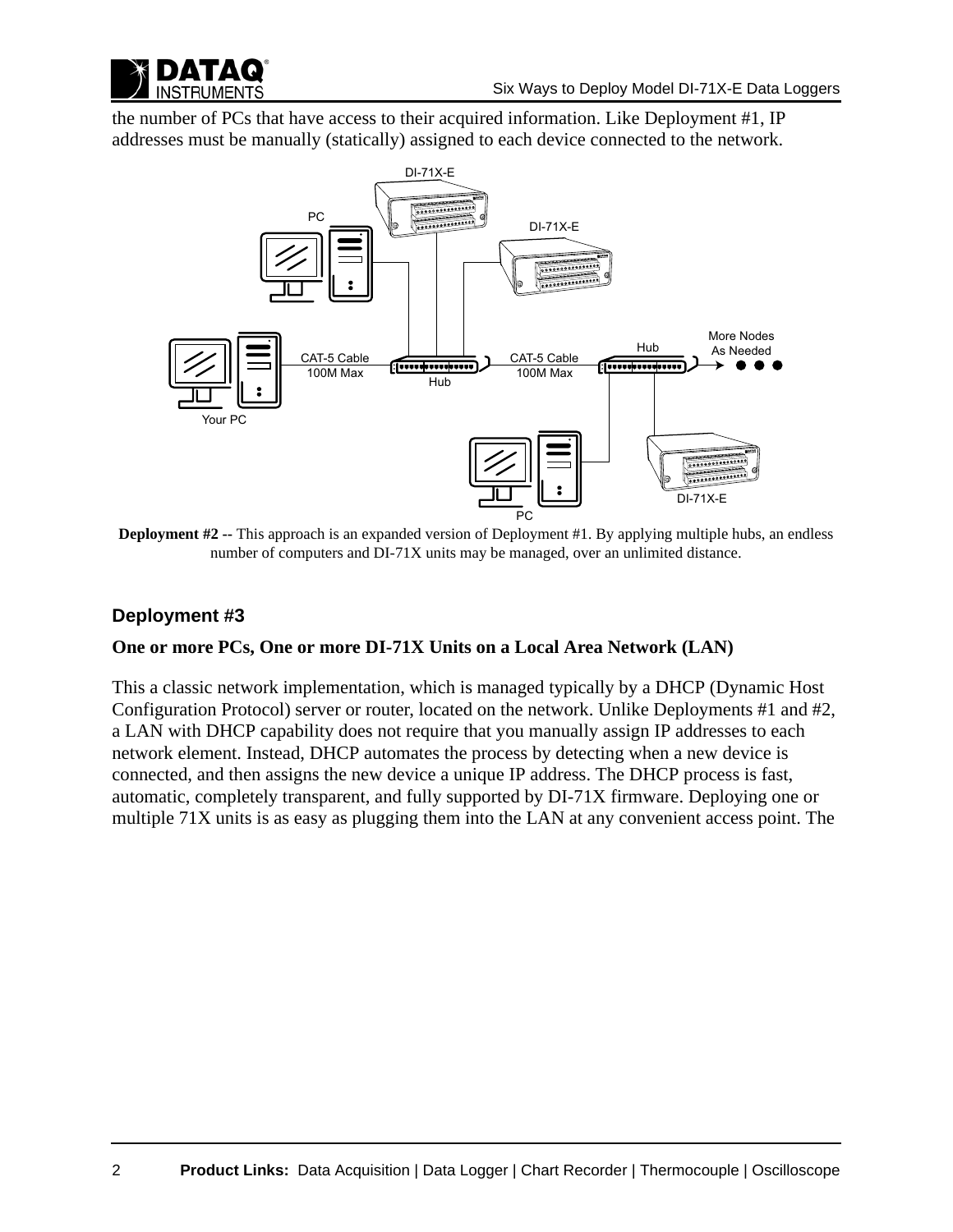

DHCP manager will instantly recognize the units and assign each a unique IP address without any intervention on your part. This is plug and play at its finest.



**Deployment #3 --** This is the classic application of a LAN where typically a DHCP router assigns IP addresses to devices connected to the network.

# **Deployment #4**

#### **One or more PCs, one or more DI-71X Units, Wireless Wi-Fi Network**

This implementation is Deployment #3, but without wires. Where the backbone LAN of that implementation consists of a maze of CAT-5 cable running from each device back to the router/ server, Wi-Fi (short for wireless fidelity) does so wirelessly using microwave radio transmissions. All Wi-Fi protocols are supported: 802.11a, 802.11b, 802.11g, and the new 802.11n. The obvious advantage of the Wi-Fi approach is flexibility and mobility. Neither 71X products nor the PCs that manage them need be in the proximity of a LAN access point to communicate. The equipment used and the environment in which it operates defines transmission range, but distances of 100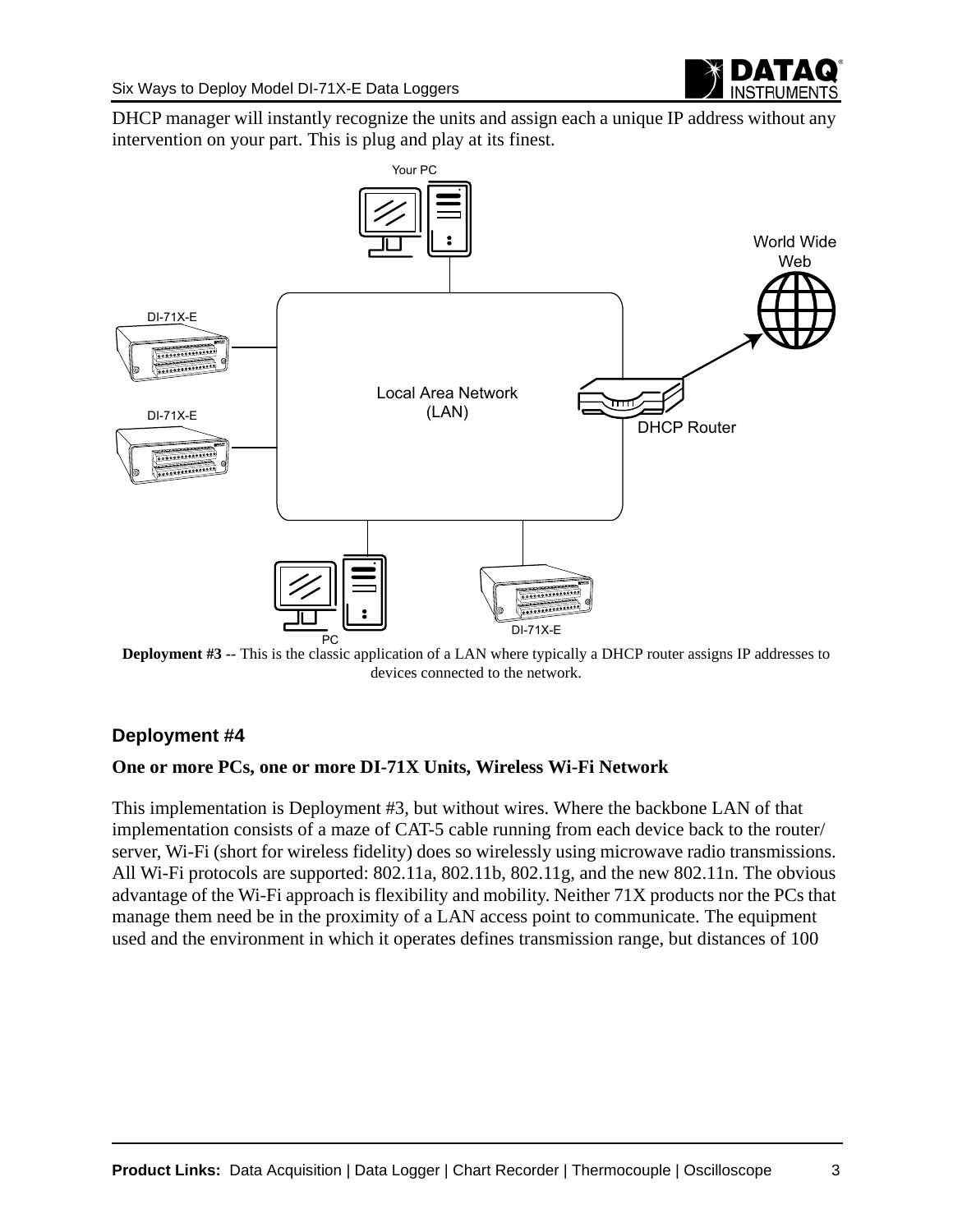

feet or more are typical. Through the use of repeaters, transmission ranges many times this distance can be achieved.



**Deployment #4 --** The Wi-Fi router approach to networking is essentially the LAN approach of Deployment #3, but without wires.

#### **Deployment #5**

#### **One or more PCs, one or more DI-71X Units, Remote to different LAN subnets**

Often, especially in larger implementations, a network may be divided into subnets: separate LANs that serve specific areas or functions. By design, subnets offer limited overlap with other subnets that may coexist. This limitation is built into the system to enhance security and network efficiency, and to facilitate network management. Subnets recognize and reflect the idea that individual departments of an organization have little or no reason for day-to-day access to each other's information. For example, separate subnets may be maintained for the accounting, marketing, manufacturing, engineering, and quality departments respectively. However, the arms length relationship between subnets can usually be overcome to allow a device in one subnet to access another in a different subnet. For example, assume that you work in quality control and you have an intermittent problem with a stamping machine in manufacturing. Further assume that your LAN and the manufacturing LAN are on different subnets. This doesn't prevent you from accessing a DI-71X device installed on the stamping machine in manufacturing from your office in quality. However, it does require that you work with your network administrator to make a minor adjustment to gain that access. Typically your administrator will program the router on the manufacturing LAN to assign a port to the DI-71X, and then forward that port so other subnets, like yours in the quality department, have access to the unit. It's a job that can be accomplished in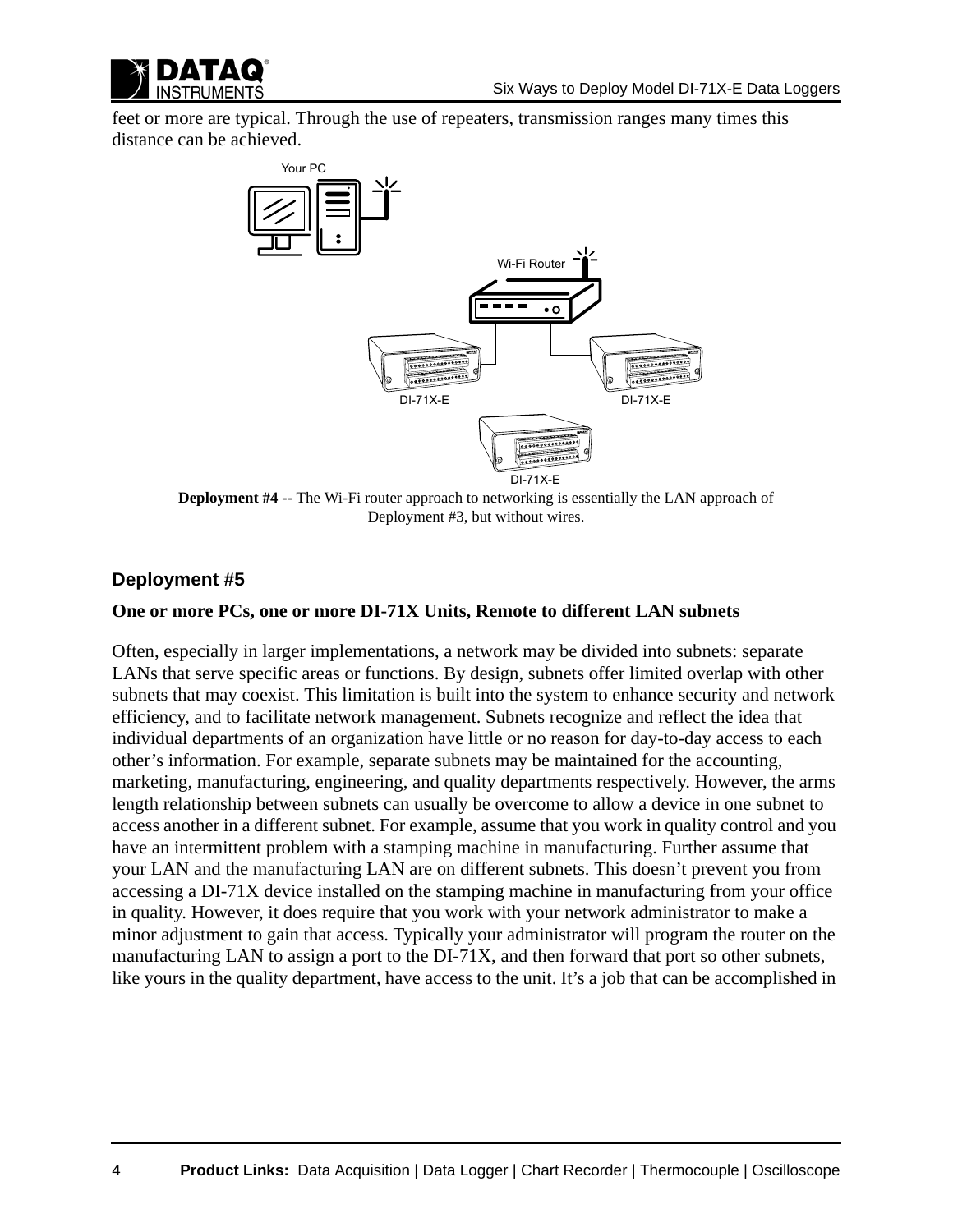literally a minute or less, but network or interdepartmental politics can conspire to make it a longer process.



**Deployments #5 --** In many LAN implementations, separate subnets are maintained on a departmental basis. Accessing a DI-71X device from a PC when the two reside on different subnets requires exposing the 71X device to a port on the router that manages its LAN, and then forwarding the port so the PC can treat it as though it resides on its LAN.

# **Deployment #6**

#### **One or more PCs, one or more DI-71X Units, Remote access over the Internet**

This option is one of the most exciting, offering unlimited possibilities for DI-71X unit deployment and access. With the Internet as your playground, you can let your imagination run [wild: Attach a 71X unit to a machine at the factory, and access data from the convenience of your](http://www.whatismyipaddress.com/)  home, or from an airport or hotel hotspot while you're out of town. Have access to process data at anytime from anywhere in the world, limited only by your ability to secure a connection to the Internet. Interestingly, exposing a 71X unit to the Internet is no more difficult than in Deployment #5. The procedure is just slightly different. You begin by determining the public IP address assigned by your Internet Service Provider (ISP) to whatever device is used to access the Internet, a DSL or cable router for example. From the private side of the router, access one of any number of Web pages that will simply echo your public IP address. I like to use http:// www.whatismyipaddress.com/. Next, just like Deployment #5, assign a port on your router to one [or more DI-71X units, and make sure those ports are exposed, or forwarded to the public side of](http://www.whatismyipaddress.com/)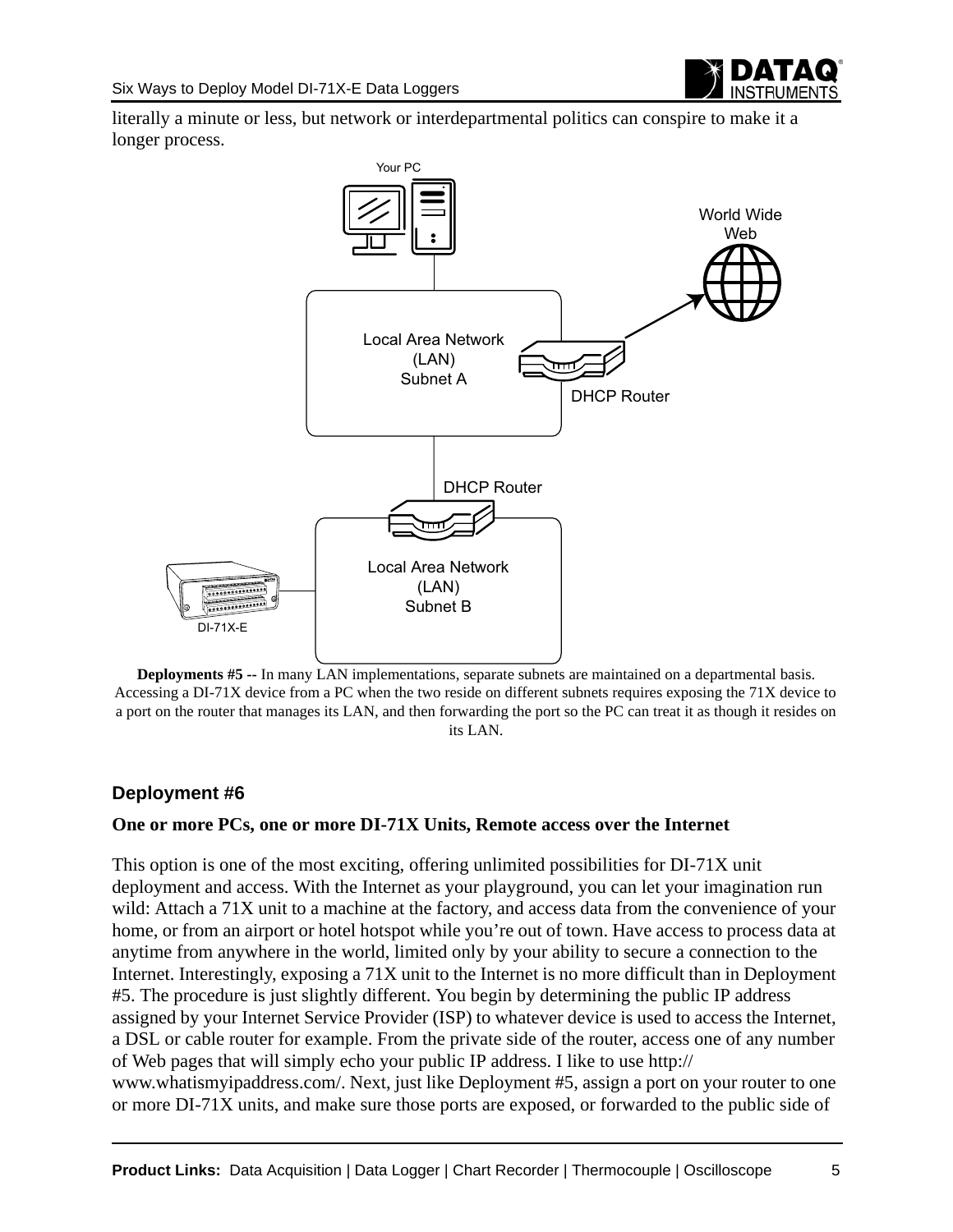

[the router. You're done. Any computer on the public side of the Internet now has access to the DI-](http://www.whatismyipaddress.com/)71X units, at the determined public IP address and assigned ports.



**Deployment #6 --** Properly managed, any DI-71X device can be accessed from any location in the world through the Internet.

# **The Stand-alone Advantage**

DI-71X Ethernet products offer three ways to deliver acquired data to a PC: The SD memory card may be physically removed from the 71X unit and placed in an SD memory reader connected to the PC; the PC can upload data stored to the SD memory of the 71X unit over the Ethernet connection; the PC can run a dedicated WinDaq data acquisition software application for each connected DI-71X device, which will use the PC's hard drive to store acquired data.

The first option, moving data to the PC by physically accessing the SD memory doesn't involve a network, so I'm going to ignore that for now. The other two do involve network operations, so it's important to bear in mind the limitations of the network itself. Ethernet is a democratic standard. It does not support a mechanism to lend more importance to any one device connected to it versus all the others. In general terms, this doesn't present a problem. It really doesn't matter, for instance, if you wait a few extra seconds for your browser to display a web page because a client on the network is backing up a file to the server. However, this indifference changes completely if a data acquisition device like a 71X unit is trying to communicate acquired data to a PC for storage using WinDaq software, and can't. Data is lost, and can't be recovered. Network latencies can become especially chronic and unpredictable when attempting to communicate with a 71X device in real time over the Internet. A better solution is the stand-alone option available with all DI-71X products.

The stand-alone option employs a removable SD memory card built right into 71X hardware to which the unit stores data autonomously. This process does not require any intervention on the part of a PC or any other network device. Data uploads from the 71X's SD memory to the PC can occur only after data recording has stopped, which removes all possibility of network latencies causing a drop out. Unpredictable latencies simply cause the 71X to wait for network traffic to clear, and then it resumes sending data from the point that it was interrupted. In this sense, the stand-alone option is fully consistent with the expectations of a network protocol that, by design, treats all devices equally. Stand-alone solutions are not without their own quirks, though.